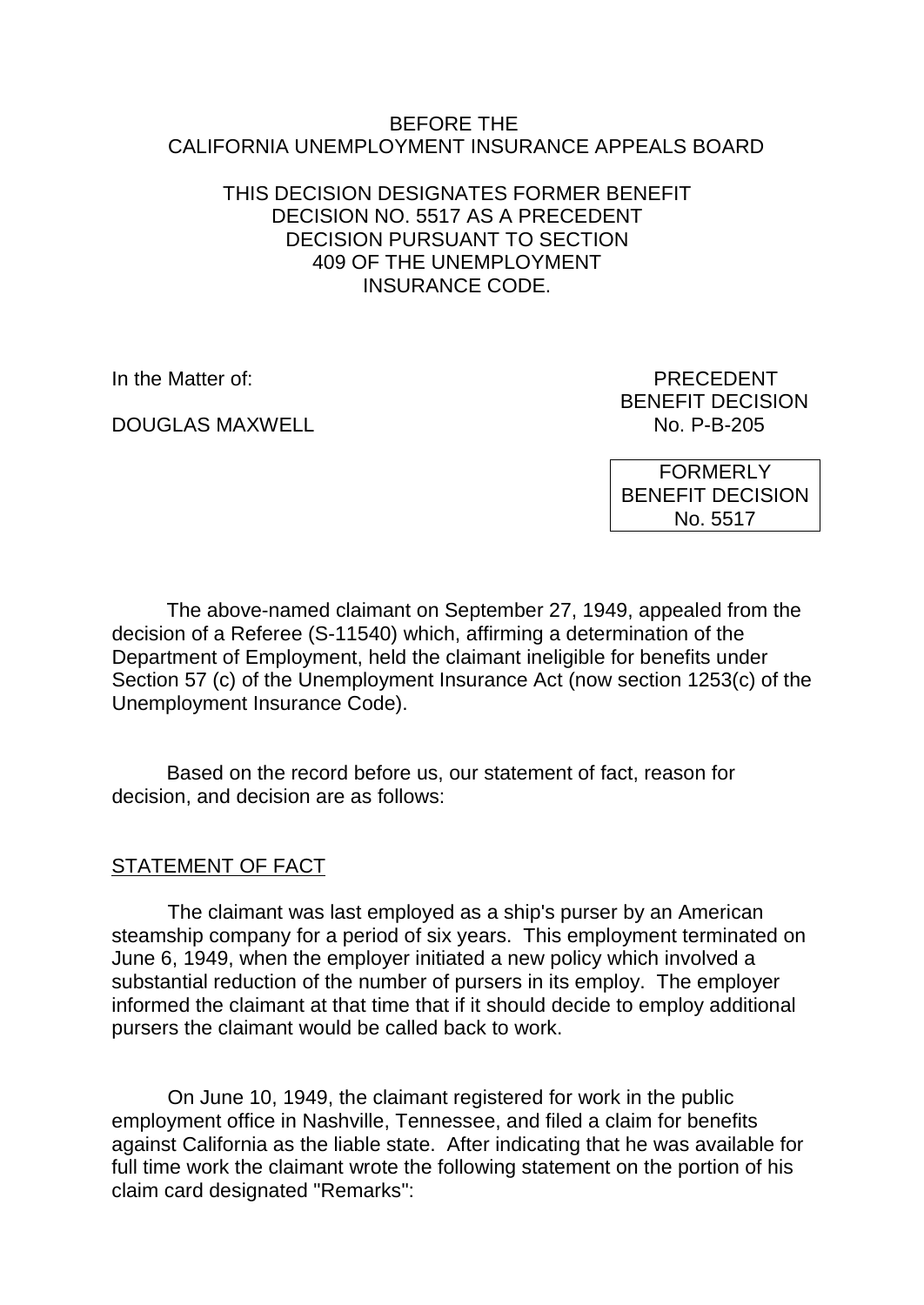"I left my work with American Hawaiian Steamship Company in New York due to lack of work. My job as purser was abolished. I returned to my home in Nashville. The company in New York will call me back as soon as they have an opening. I want to wait a reasonable period of time for them to call me as that is the only kind of work I am experienced in."

In his letter of appeal from the Department's determination the claimant explained that the statement set forth above was not intended as a restriction on acceptable work. On June 15, 1949 the claimant applied to a former employer for clerical work, and subsequently within the month of June, he made a number of other applications for non-maritime employment. On July 1, 1949, following the claimant's placement interview at the Nashville public employment office the interviewing officer entered on the claimant's application card this comment: "Will accept any temporary or permanent employment as general clerk."

Previous to his working for his last employer the claimant had had considerable experience at clerical and general office work. Clerical work exists in Nashville for which there is a prevailing wage somewhat higher than the figure which the claimant stated was the minimum he was willing to accept. The claimant has conducted a search for this type of work on his own behalf.

When the claimant reported to the local employment office on June 24, he was asked to wait for an interview, but as the day was hot and he had already been in the office for one hour and fifteen minutes, he felt that another day would be as good as that day to be interviewed and therefore he left the office without waiting for the interview. The claimant was properly interviewed the following week on July 1, 1949.

# REASON FOR DECISION

In holding the claimant unavailable for work the Referee construed the claimant's written statement of June 10, 1949, as a total restriction on availability. In view of the fact that the claimant not only on other occasions stated that he was available for work generally, but also actively sought work outside the maritime field, we believe that the most plausible construction to be given the statement in question is not that it was a restriction on acceptable employment to work for the previous employer, but rather that it was a mere indication of preference for work for the last employer, which is perfectly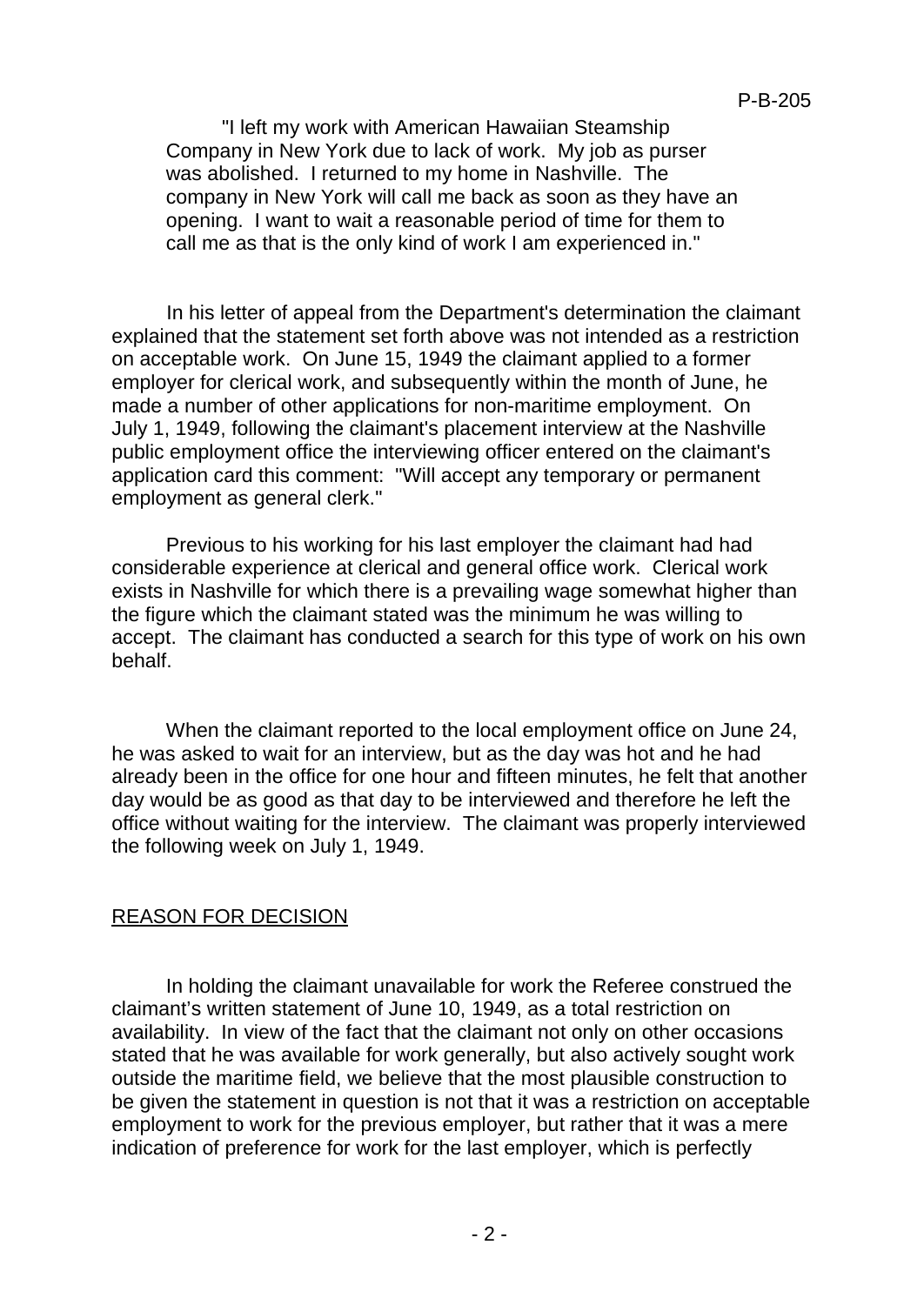understandable in view of the fact that the claimant could command a substantially higher wage as a ship's purser than as a general clerk.

We conclude, then, that the claimant held himself available for work without restrictions from the time he filed his claim, and sought work in an area where employment opportunities existed for work for which he was qualified. We hold, therefore, that the claimant met the availability requirements of Section 57(c) of the Unemployment Insurance Act (now section 1253(c) of the Unemployment Insurance Code).

In Benefit Decision No. 1290-3866, we held that a claimant who declined to wait for a placement interview when so requested by the employment office failed to meet the registration for work requirements of Section 57(b) of the Act (now section 1253(b) of the Unemployment Insurance Code), and remained ineligible for benefits until he was properly interviewed. Similarly, in the instant case we hold that by refusing to wait for his interview on June 24, 1949, the claimant failed to register for work as provided in Section 57(b), and was ineligible for benefits for the week in which the failure to register occurred.

#### DECISION

The decision of the referee is reversed. Except for the week of June 24, 1949, when the claimant was ineligible within the provisions of section 57(b) of the Act, benefits are allowed provided the claimant is otherwise eligible.

Sacramento, California, January 13, 1950.

### CALIFORNIA UNEMPLOYMENT INSURANCE APPEALS BOARD

MICHAEL B. KUNZ, Chairman

GLENN V. WALLS

PETER E. MITCHELL